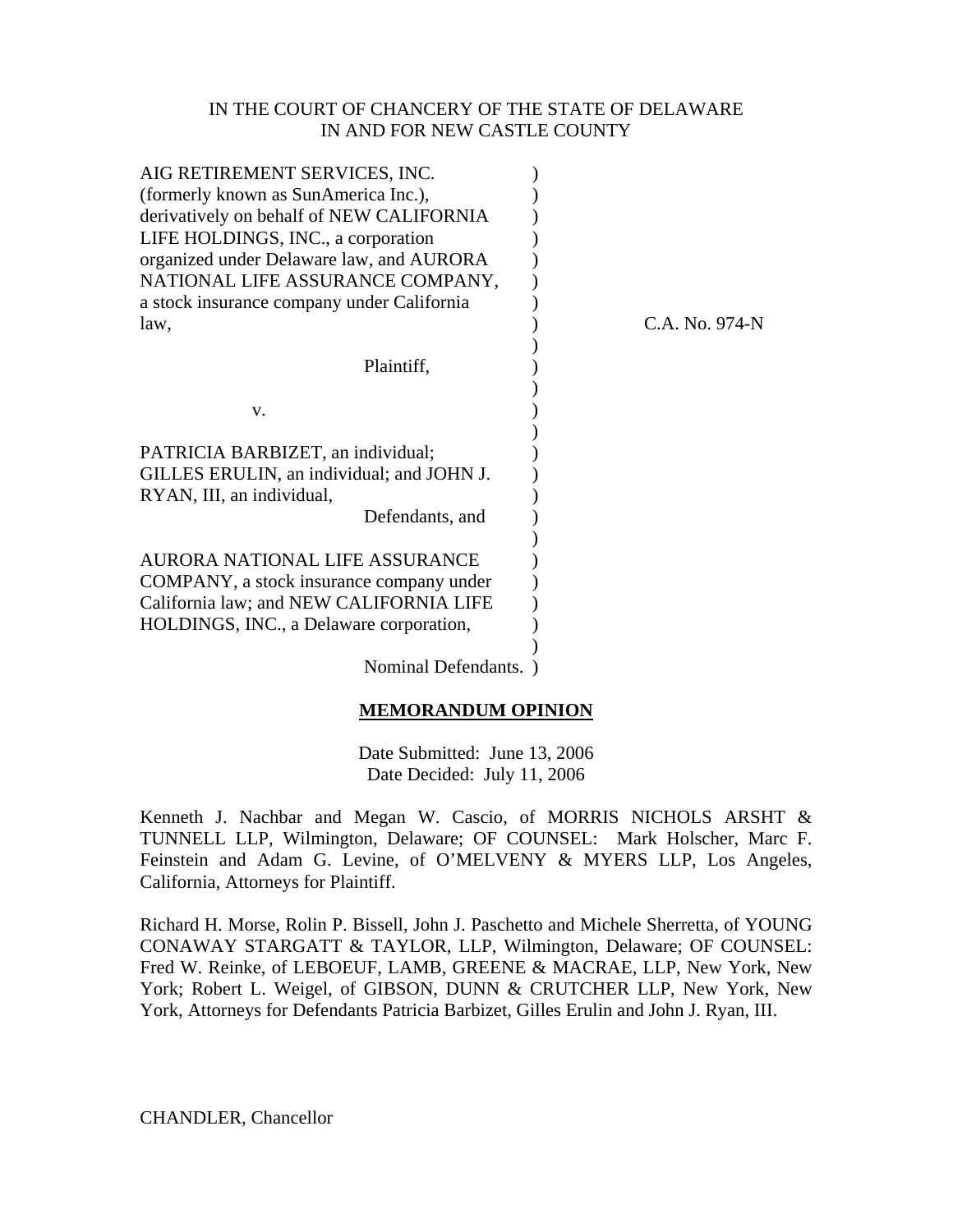<span id="page-1-1"></span>This case involves a conflict between the two shareholders of a holding company engaged, through a subsidiary, in the insurance business. One of the shareholders would like the company to file a lawsuit, but the board of directors has refused to bring the action. The complaining shareholder alleges the directors breached their fiduciary duties by refusing to bring the lawsuit, and also seeks to bring the lawsuit derivatively. Because I conclude that the complaint adequately alleges that the director defendants were beholden to an interested party, I hold that demand is excused and that a claim for breach of fiduciary duties may proceed. I grant the motion to dismiss, however, with respect to the insurance company's wholly owned subsidiary on the grounds that this subsidiary—and its board of directors—played no role in the events that form the basis of plaintiff's claims.

### I. BACKGROUND

New California Life Holdings, Inc. ("New California") is a Delaware corporation engaged in the insurance business through its wholly owned subsidiary Aurora National Life Assurance Company ("Aurora").<sup>[1](#page-1-0)</sup> New California's two shareholders are Artemis,  $S.A.^2$  $S.A.^2$  and AIG Retirement

<span id="page-1-0"></span><sup>&</sup>lt;sup>1</sup> The director defendants were, and continue to be, directors of both New California and Aurora National Life Assurance Company.

<sup>&</sup>lt;sup>2</sup> According to the complaint, Artemis S.A. owns its New California shares through a wholly owned subsidiary called Aurora, S.A. Artemis S.A. is owned and controlled by a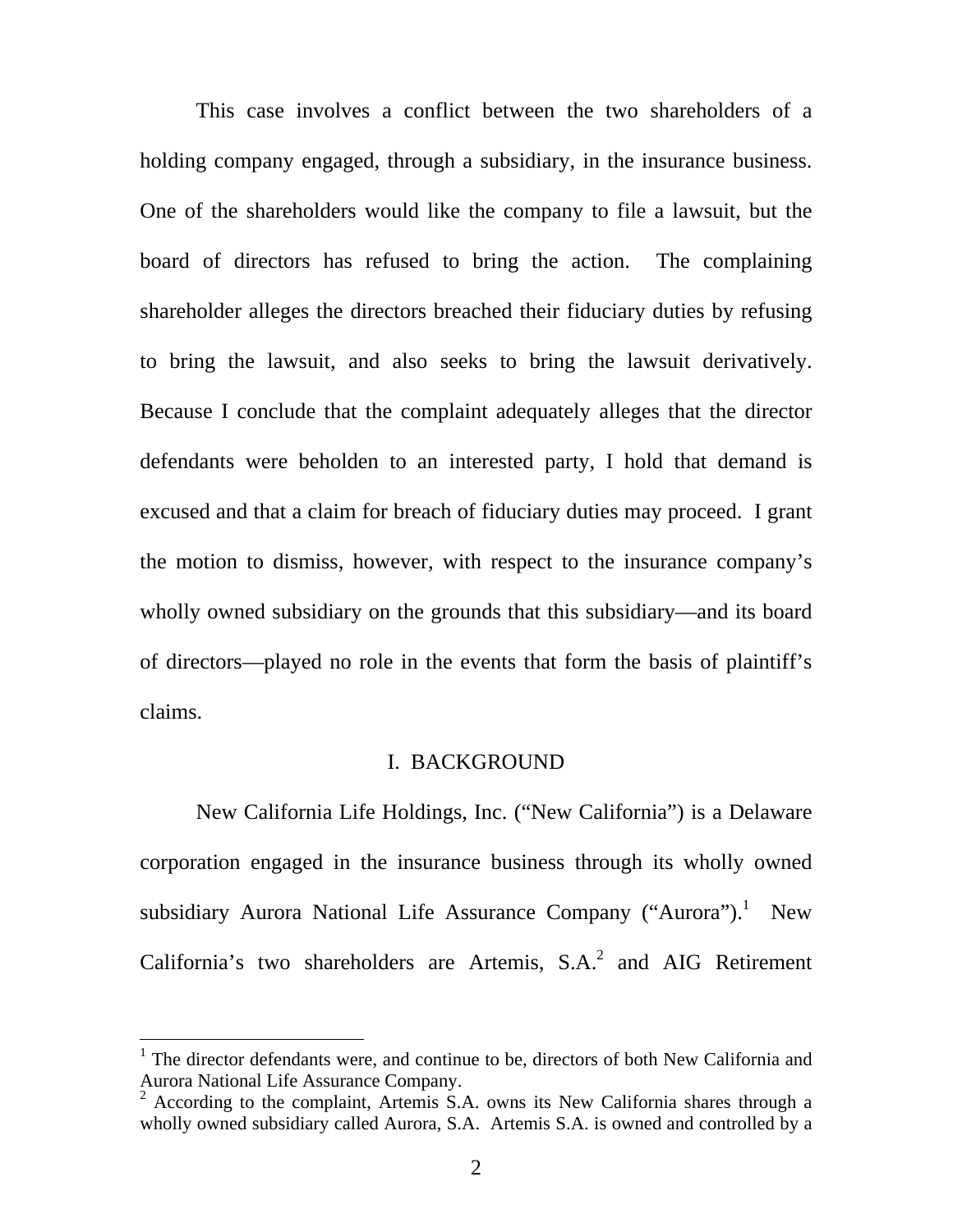Services, Inc. ("AIG"). The New California Board has refused a board proposal that it bring suit in connection with a loan received several years ago. AIG brings this suit derivatively and argues that demand is excused because a majority of the members of the board of directors were beholden to Francois Pinault, a French businessman who allegedly owns and controls Artemis S.A. The facts of this case are described in more detail below.

### *A. The Auction and Sale of the ELIC Assets*

In 1990 and the early part of 1991, John Garamendi, the Commissioner of the Department of Insurance of the State of California (the "Commissioner"), was appointed as the conservator of the estate of the Executive Life Insurance Company ("ELIC"). ELIC had been experiencing severe financial problems, in large part because of the precipitous decline in the value of its portfolio of junk bonds.<sup>[3](#page-2-0)</sup> The Commissioner decided to auction off the business and began accepting bids. The Commissioner requested that bids be submitted for the combined purchase of both ELIC's junk bonds and its insurance business.<sup>[4](#page-2-1)</sup>

Credit Lyonnais S.A. ("Credit Lyonnais"), a French bank owned in large part by the French government, wished to bid for the junk bonds, but federal and state law prohibited Credit Lyonnais from owning or controlling

French company called Financiere Pinault. Financiere Pinault is owned and controlled by a French businessman named Francois Pinault.

<span id="page-2-0"></span> $3^3$  Compl. ¶ 38.

<span id="page-2-1"></span> $^{4}$  *Id.*  $\sqrt{ }$  39.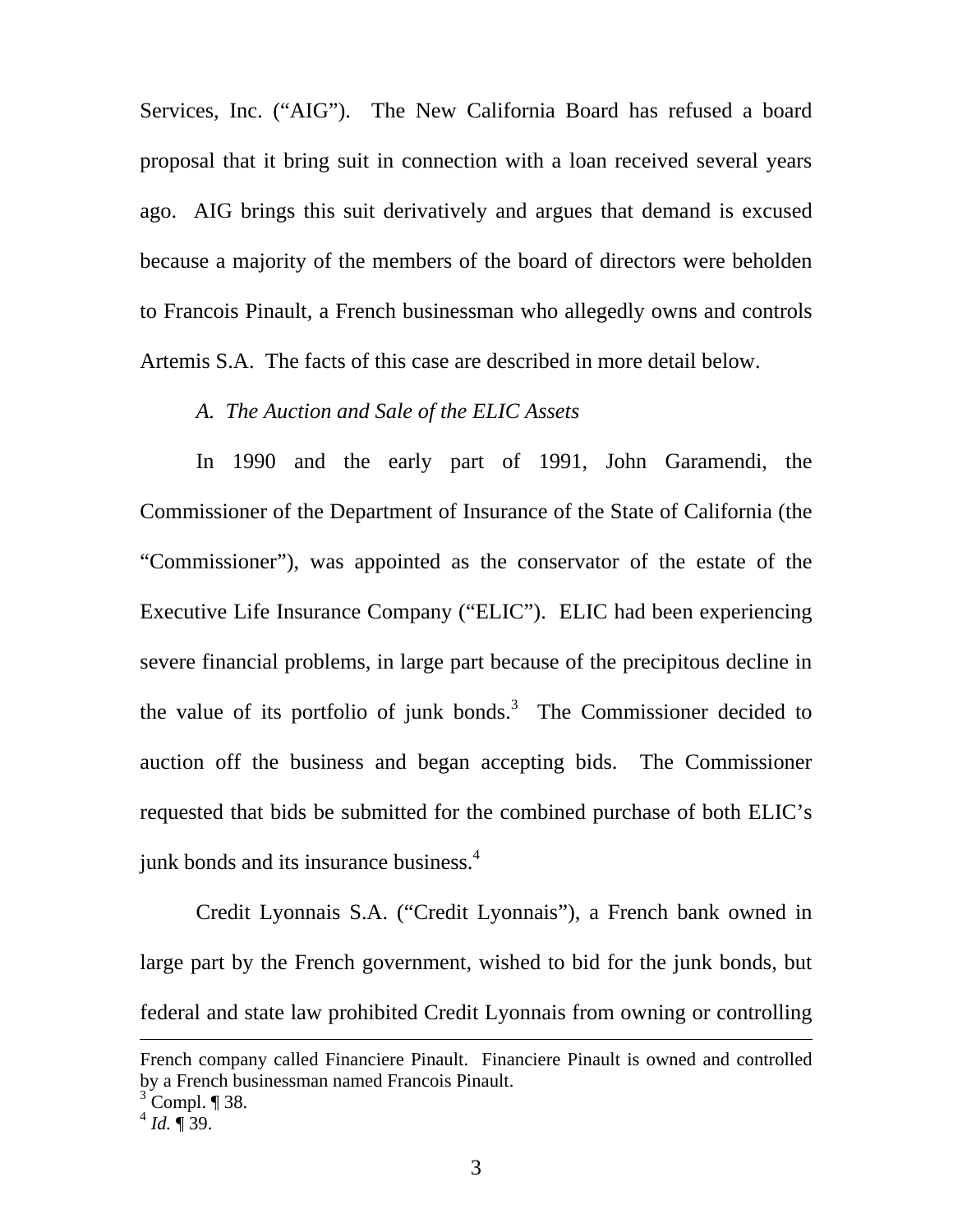ELIC's insurance business. To circumvent this prohibition, Credit Lyonnais submitted a bid according to which it would acquire the junk bond portfolio and a permissible buyer (to be located by Credit Lyonnais) would acquire the insurance business.<sup>[5](#page-3-0)</sup> The Commissioner declared Credit Lyonnais the winning bidder and Credit Lyonnais identified MAAF Assurances ("MAAF"), a French insurance company, as the designated buyer of the ELIC insurance business.

In June 1991, MAAF and Credit Lyonnais (acting through its subsidiary Altus Finance S.A.) entered into secret agreements whereby MAAF would be the buyer in name only and Credit Lyonnais would control the ELIC insurance business and assume the economic risk associated with it.<sup>6</sup> According to these agreements, MAAF would own the shares of the insurance company, but would exercise its ownership rights only at the direction of Credit Lyonnais. These agreements were not disclosed to the Commissioner.

In order to purchase the ELIC insurance business, MAAF formed a new subsidiary, New California, in July 1991. In July 1991, MAAF and Credit Lyonnais caused New California to enter into a \$200 million loan agreement with Altus Finance S.A. ("Altus"), a subsidiary of Credit

<span id="page-3-0"></span> $^5$  *Id.*  $\P$  40.

<span id="page-3-1"></span> $^{6}$  *Id.*  $\overline{9}$  43.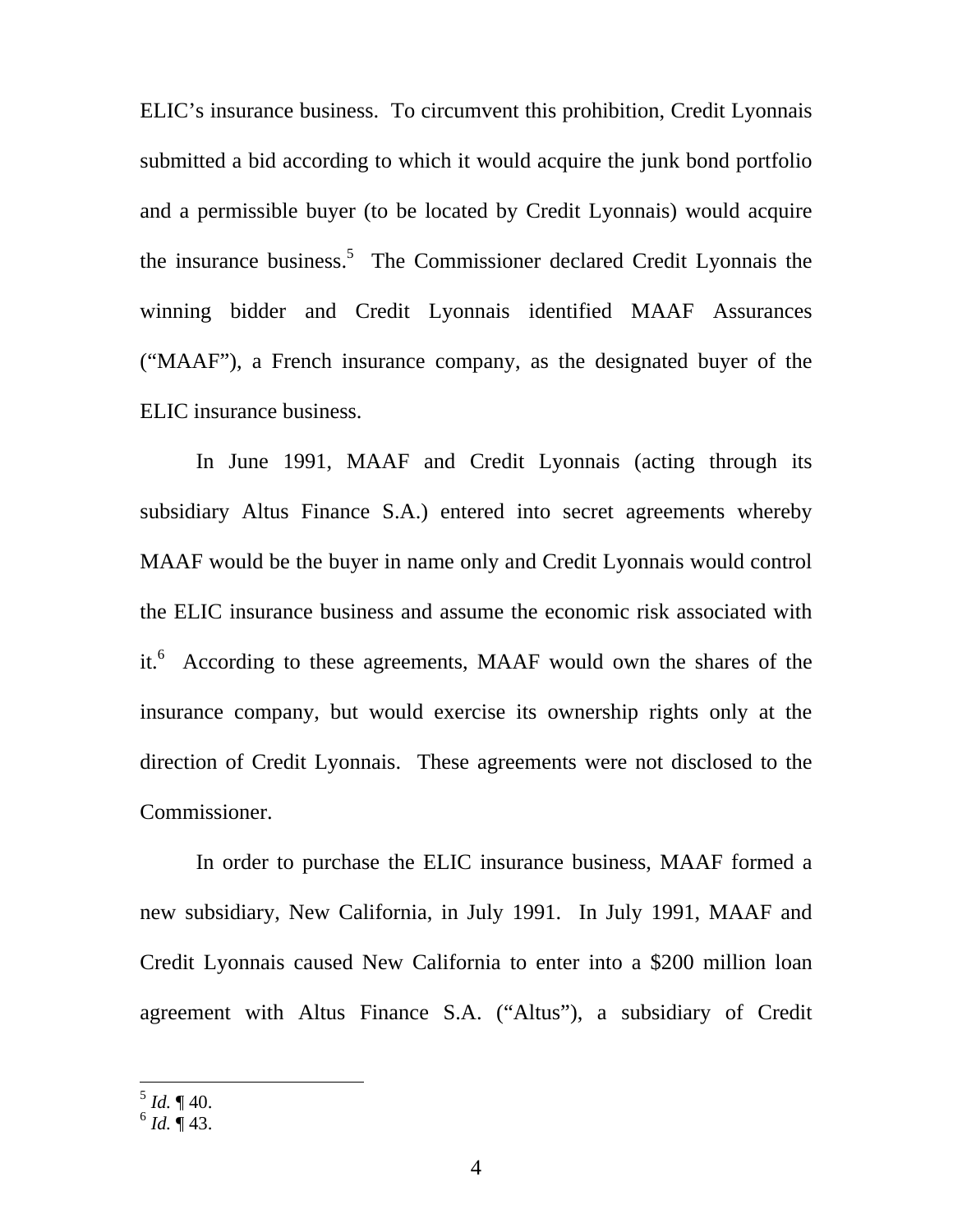Lyonnais.<sup>[7](#page-4-0)</sup> The terms of the loan (the "Altus Loan") included a 15% interest rate and a prohibition against voluntary prepayment.<sup>[8](#page-4-1)</sup> Although the terms of the Altus loan were set in 1991, the loan was not executed until September 2, 1993.

### *B. The Formation of Artemis*

In 1992, Credit Lyonnais owned and controlled 44% of Financiere Pinault ("Fin. Pinault"), a corporation organized under French law and controlled by Francois Pinault.<sup>[9](#page-4-2)</sup> In November 1992, Fin. Pinault purchased a shell company from Credit Lyonnais and renamed it Artemis S.A. ("Artemis").<sup>10</sup> Fin. Pinault and Credit Lyonnais then recapitalized Artemis so that Credit Lyonnais owned 24.5% of Artemis (through a subsidiary) and Fin. Pinault owned the remaining 75.5%.

On December 24, 1992, Artemis acquired 21% of the ELIC bond portfolio from Altus for a purchase price of \$2 billion.<sup>11</sup> Credit Lyonnais loaned Artemis the funds to purchase these securities. As part of the same transaction, Altus granted Fin. Pinault an option to purchase one of four

<span id="page-4-0"></span> $^{7}$  *Id.*  $\P$  20, 61.

<span id="page-4-1"></span><sup>&</sup>lt;sup>8</sup> Plaintiff alleges that this interest rate was excessive and that the prohibition against prepayment was one-sided.

<span id="page-4-2"></span> $^9$  Compl. ¶ 55.<br><sup>10</sup> *Id*.

<span id="page-4-3"></span>

<span id="page-4-4"></span> $11$  *Id.*  $\sqrt{ }$  58. Defs.' Opening Br. at 10.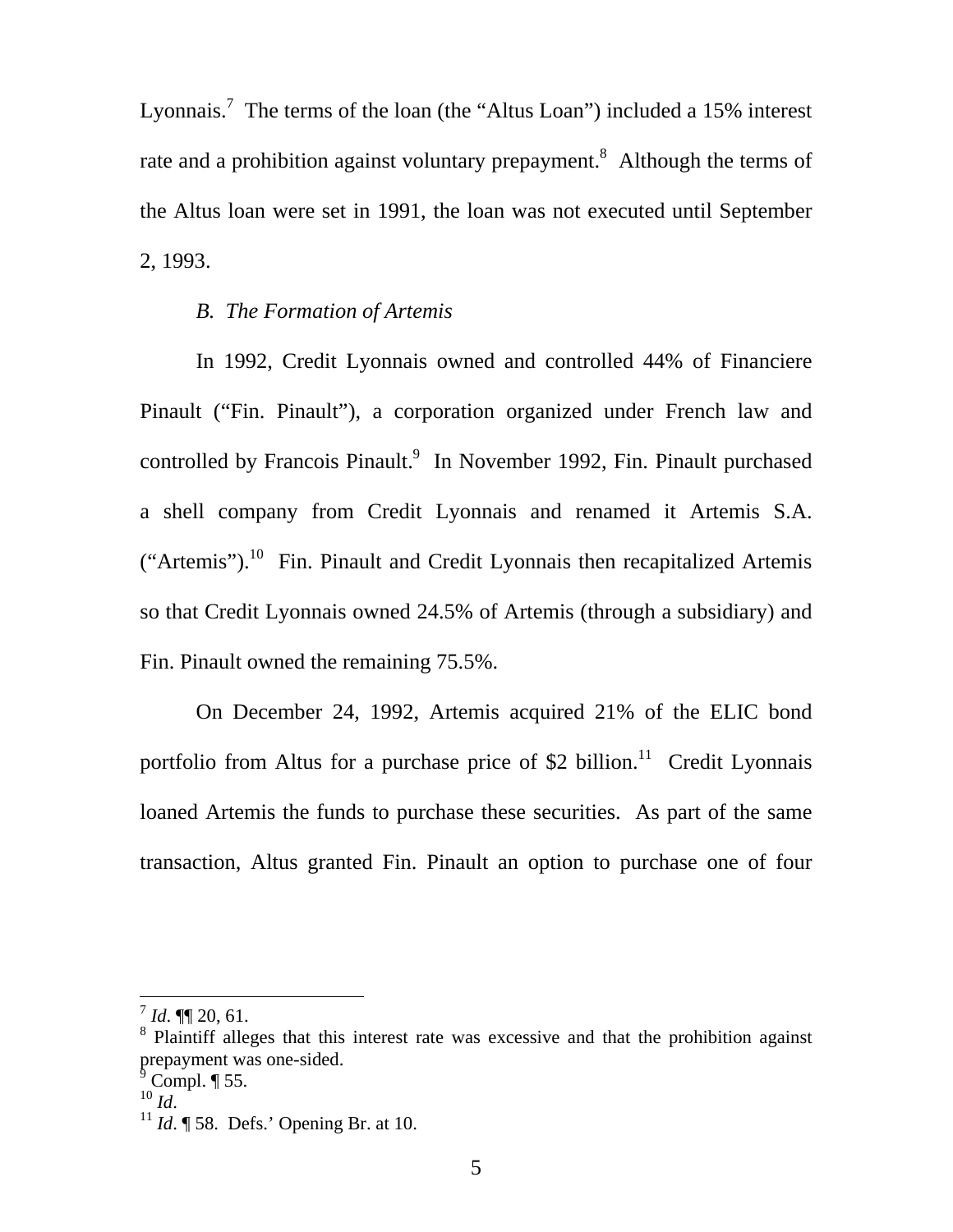specified assets. One of the specified assets was the right to the shares of New California.<sup>[12](#page-5-0)</sup>

#### *C. AIG Purchases Its Interest in New California*

In June 1993, AIG (then known as SunAmerica Inc.) negotiated and purchased a minority interest in New California.<sup>13</sup>

*D. The Altus Loan is Executed*

In September 1993, the Altus Loan was executed, *i.e.*, the money actually changed hands pursuant to the loan terms negotiated in 1991.

*E. Artemis Purchases Its Interest in New California* 

In 1994 and 1995, Artemis acquired the shares of New California from Altus (acting through MAAF pursuant to the secret control agreements).

As a result of these transactions, New California currently has two stockholders: AIG, which owns 33% of its stock, and Artemis, which owns the remaining  $67\%$ .<sup>14</sup> Artemis and AIG control the election of the directors to New California's and Aurora's boards of directors, with each company nominating a number of directors in approximate proportion to its ownership interest.

<span id="page-5-0"></span><sup>&</sup>lt;sup>12</sup> Altus did not own these shares; they were nominally owned by MAAF. Altus was able to enter an agreement to cause the shares it did not own to be sold to Artemis because of the secret control agreements with MAAF.

<span id="page-5-1"></span> $^{13}$  *Id.* ¶ 49.

<span id="page-5-2"></span><sup>&</sup>lt;sup>14</sup> *Id.*  $\int$  96. Artemis owns these shares through its subsidiary Aurora S.A.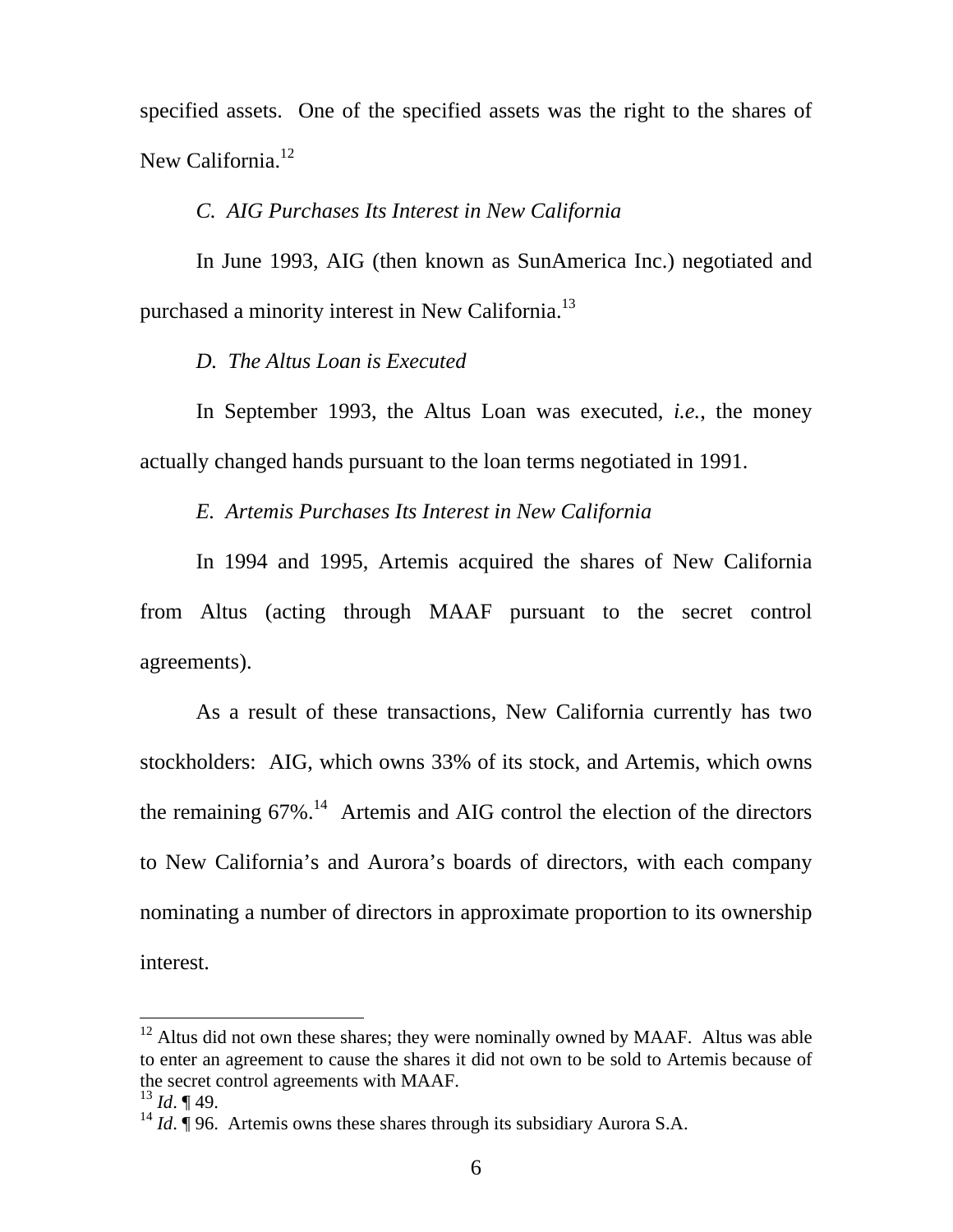Artemis appointed director defendants Patricia Barbizet and John J. Ryan to the New California board of directors in 1995. Artemis appointed Gilles Erulin to the New California board of directors in 1996. These three director defendants constituted a majority of the New California board of directors when the board refused to authorize the Altus Loan claim.<sup>15</sup>

### *F. The Commissioner Files Suit*

In early 1999, the Commissioner filed suit alleging Credit Lyonnais and MAAF had formed a conspiracy and had fraudulently induced him to transfer ELIC's assets (the "California Fraud Action"). The Commissioner filed a third amended complaint in February 2000, naming New California, Aurora and Artemis as co-defendants. New California and Aurora moved to dismiss the claims asserted against them in the California Fraud Action and later moved for summary judgment.<sup>16</sup> Both motions were denied.

The complaint alleges that the Commissioner offered to dismiss New California and Aurora from the litigation for no payment.<sup>17</sup> The director defendants, acting in their capacity as directors of New California and Aurora, declined this offer.<sup>18</sup> The complaint also alleges that a second

<span id="page-6-0"></span><sup>15</sup> These director defendants have also served on the Aurora board of directors and have, at all relevant times, constituted a majority of that board.

<span id="page-6-1"></span> $^{16}$  *Id.* ¶ 74.

<span id="page-6-2"></span><sup>17</sup> *Id*. ¶¶ 81-82.

<span id="page-6-3"></span><sup>18</sup> *Id*.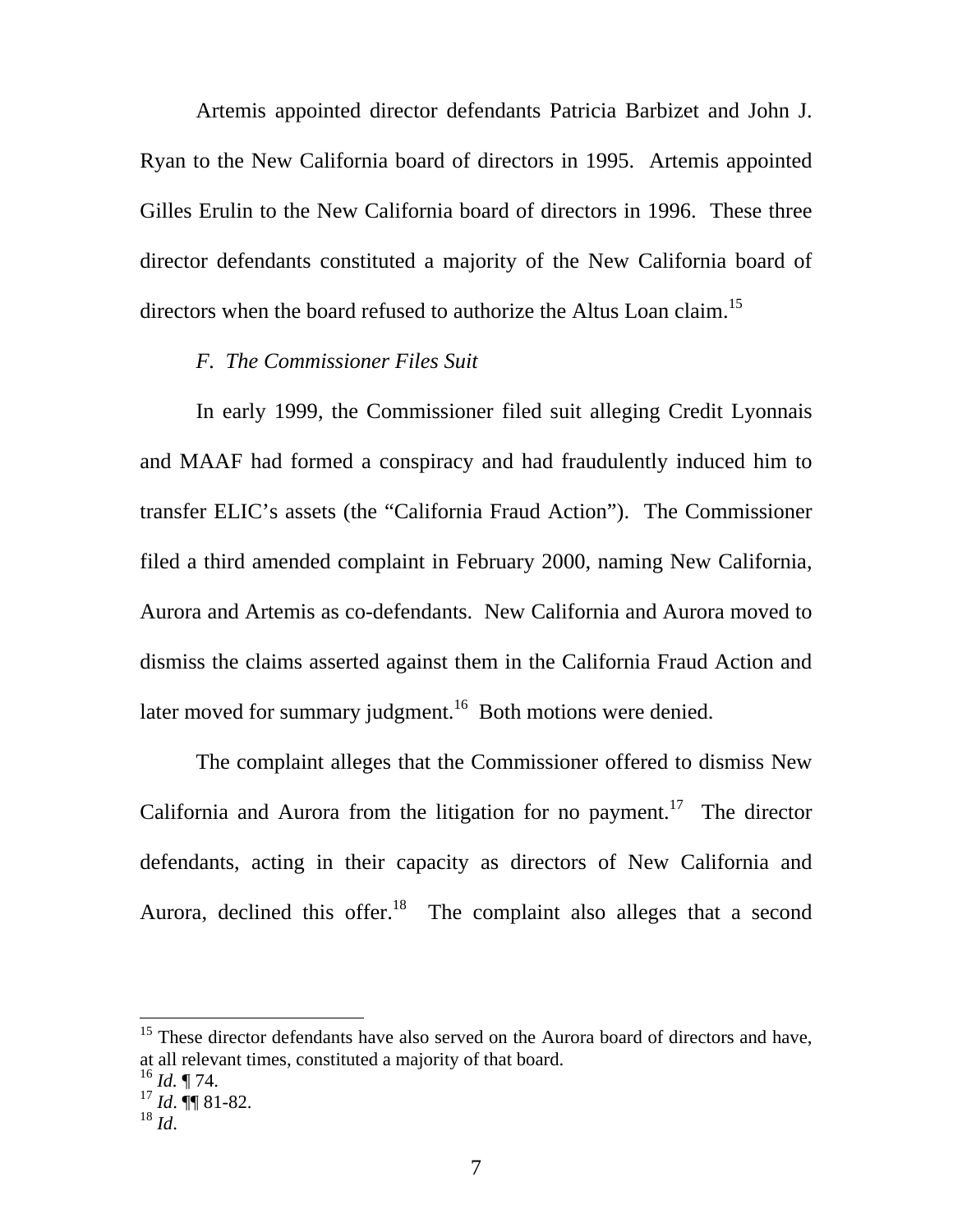settlement was offered at a cost to the companies of \$10 million and this offer was similarly rejected.<sup>19</sup>

In February 2005, New California and Aurora settled with the Commissioner for approximately \$80 million. Artemis chose to go to trial. The jury found that Artemis had made false and misleading statements to the California Department of Insurance in order to obtain approval to acquire the stock of New California. The jury awarded \$700 million in punitive damages, but the Court struck the award because the jury had not found any actual harm to the ELIC estate as a result of Artemis' participation in the fraudulent conspiracy.

# *G. The New California Board of Director's Refusal to Bring the Altus Loan Claim*

On September 22, 2005, the boards of directors of New California and Aurora jointly considered a proposal that the companies bring suit against Credit Lyonnais, Altus and MAAF in connection with the Altus Loan.<sup>20</sup> The Artemis-appointed directors, defendants in this action, refused a request by plaintiff that they recuse themselves on the basis of a conflict of interest.<sup>21</sup> The AIG-appointed board members voted for the proposal to pursue the

<span id="page-7-0"></span> $^{19}$  Id.

<span id="page-7-1"></span><sup>19</sup> *Id*. 20 *Id*. ¶ 94.

<span id="page-7-2"></span> $^{21}$  *Id.*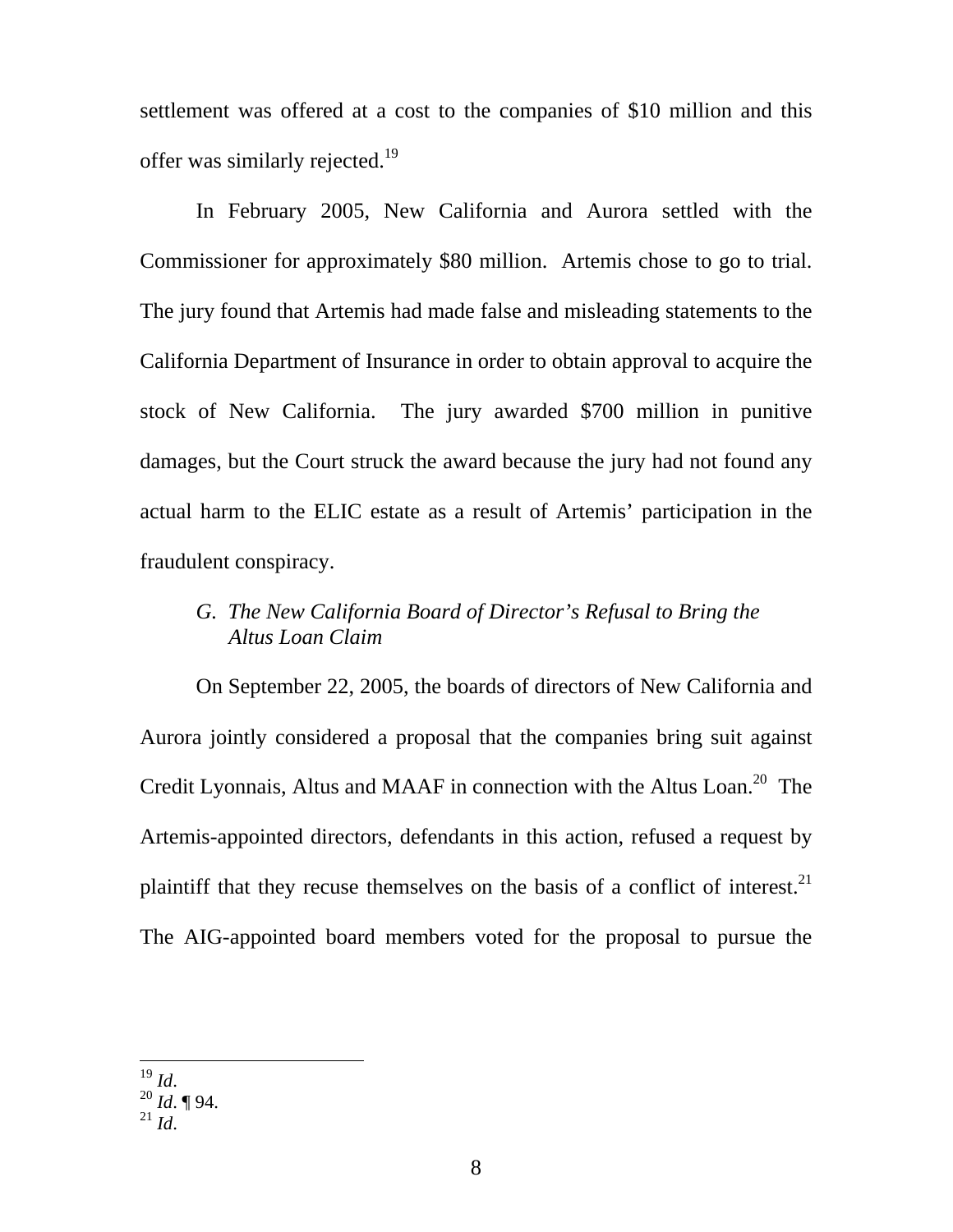claim. The Artemis-appointed directors voted against the proposal, with the result that it did not pass. $^{22}$  $^{22}$  $^{22}$ 

Through this action, AIG alleges that the Artemis-appointed directors violated their fiduciary duties by refusing to authorize New California to bring suit against Credit Lyonnais, Altus and MAAF in connection with the Altus Loan. AIG also seeks to assert the Altus Loan claim derivatively.

### II. LEGAL STANDARD

Defendants move to dismiss plaintiff's derivative claim for failure to plead demand excusal under Court of Chancery Rule 23.1. Demand is excused where the complaint pleads particularized factual allegations creating a reasonable doubt that: (1) the directors were disinterested and independent; or (2) the challenged transaction is protected by the business judgment rule.<sup>23</sup> Rule 23.1 imposes "stringent requirements of factual particularity" that cannot be "satisfied by conclusory statements of mere notice pleading."<sup>[24](#page-8-2)</sup>

Defendants move to dismiss plaintiff's claim for breach of fiduciary duty under Rule 12(b)(6). In considering a motion to dismiss pursuant to Court of Chancery Rule 12(b)(6), the well-pled allegations in the complaint and all reasonable inferences drawn from those allegations are accepted as

<span id="page-8-0"></span> $^{22}$  *Id.* 

<span id="page-8-1"></span><sup>22</sup> *Id*. 23 *See Brehm v. Eisner*, 746 A.2d 244, 255 (Del. 2000).

<span id="page-8-2"></span><sup>24</sup> *Id.* at 254.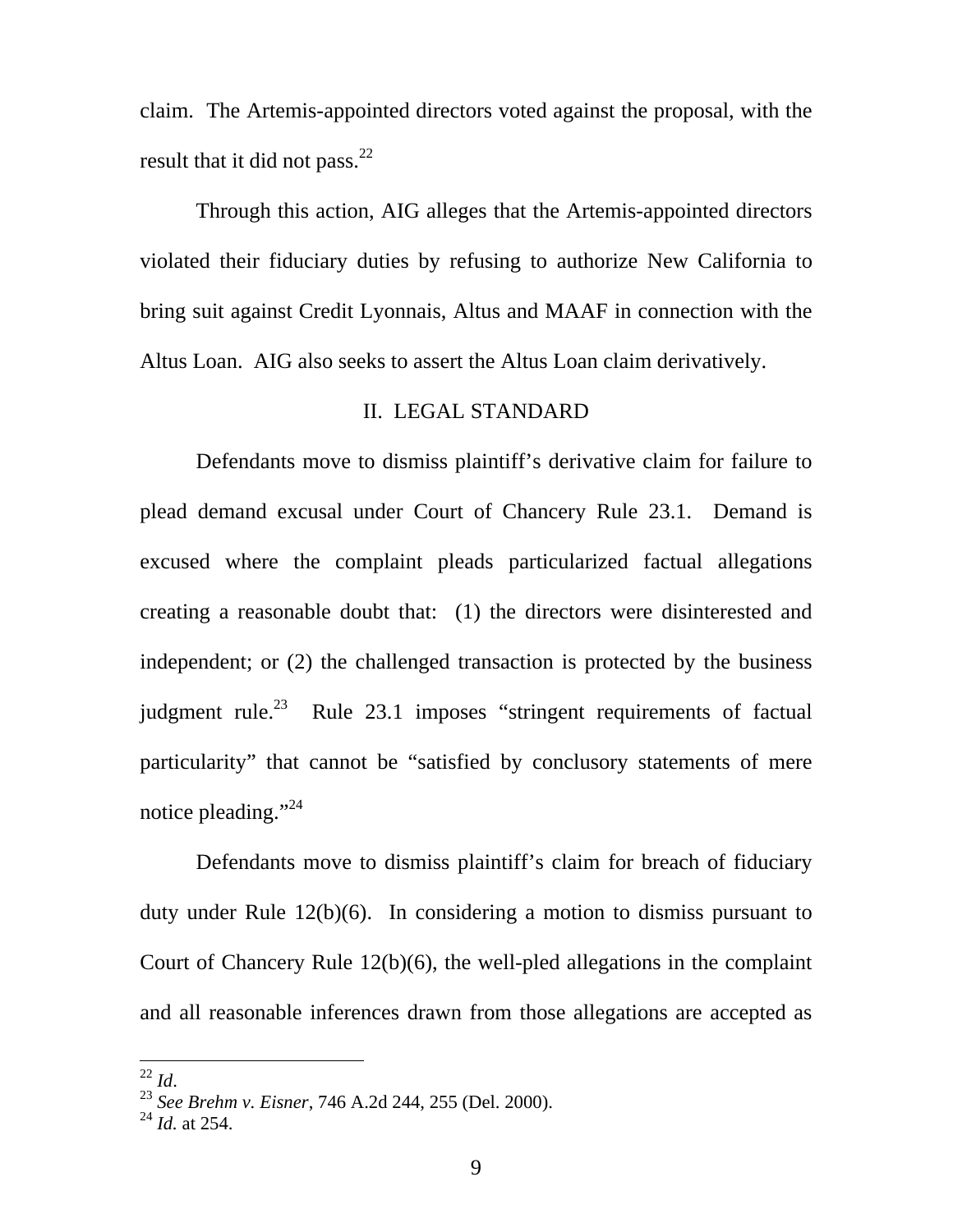true. Dismissal is not appropriate unless under no reasonable interpretation of the allegations does the complaint state a claim for which relief may be granted. Conclusory statements, without supporting factual averments, will be disregarded for the purposes of defendants' 12(b)(6) motion to dismiss.

#### III. ANALYSIS

Plaintiff brings this suit to assert a derivative cause of action with respect to the Altus Loan claim and to assert a claim for breach of fiduciary duty. A significant portion of the complaint describes allegations that the director defendants, in their dual capacities as directors of New California and Aurora, failed to give good-faith consideration to "several attractive settlement proposals" in connection with the California Fraud Action.<sup>25</sup> Plaintiff's brief makes clear, however, that "the allegations regarding the Artemis Director Defendants' refusal to pursue favorable settlement overtures . . . do not form the basis of [AIG's] breach of fiduciary duties claims."<sup>26</sup> Rather, these allegations are included in the complaint because they "demonstrate that the Artemis Director Defendants have a history of favoring the interests of Artemis over those of New California and Aurora."<sup>27</sup>

<span id="page-9-0"></span><sup>25</sup> *Id*. ¶¶ 81-89.

<span id="page-9-1"></span> $26$  Pl.'s Answering Br. at 26. Defendants argue that the doctrine of laches would bar such claims.<br><sup>27</sup> Pl.'s Answering Br. at 26.

<span id="page-9-2"></span>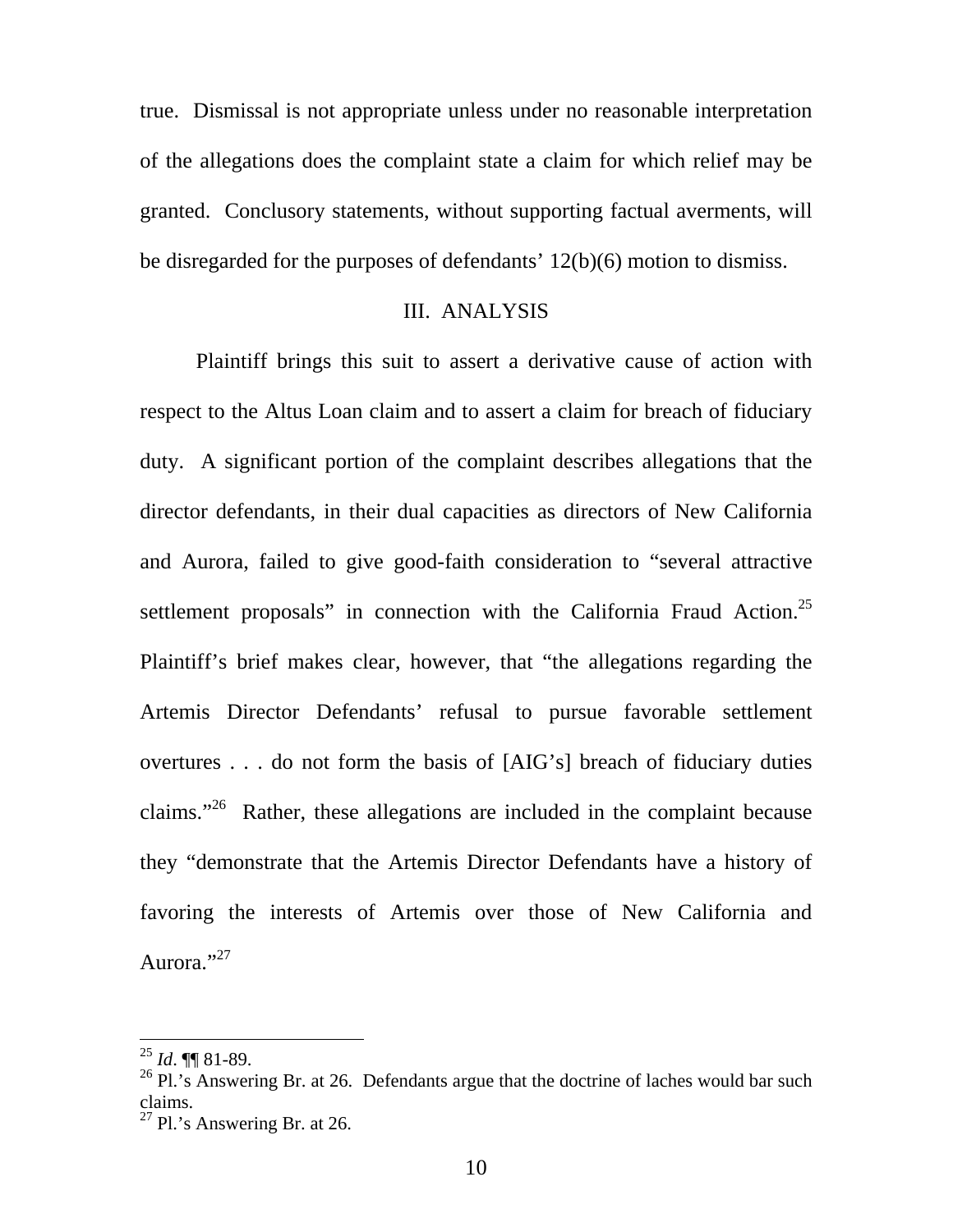Based on the above statements in the answering brief, I conclude that plaintiff's sole allegation of breach of fiduciary duty is in connection with the director defendants' refusal to pursue the Altus Loan claim and that the Altus Loan claim is the only claim plaintiff seeks to assert derivatively. The complaint does not contain any well-plead allegations regarding any claims belonging to Aurora; nor does it contain any well-plead allegations regarding the individual defendants' conduct in their capacity as directors of Aurora. Accordingly, I grant defendants' motion to dismiss with regard to nominal defendant Aurora.<sup>[28](#page-10-0)</sup>

In connection with New California's Altus Loan claim, defendants argue that plaintiff has failed to meet the pleading standards of Rule 23.1. Defendants also argue that the allegations regarding a breach of fiduciary duty by the New California board of directors fail to meet the pleading standards of Rule 12(b)(6). For the reasons stated below, I reject defendants' arguments on both of these points.

<span id="page-10-0"></span> $28$  Because the surviving claims are New California claims and not Aurora claims, defendants' arguments about standing and personal jurisdiction are moot. Those arguments attacked AIG's ability to bring a "double-derivative" claim on behalf of Aurora, a California corporation, and to assert a breach of fiduciary duty claim against the directors of Aurora. It is undisputed that AIG has standing to bring derivative claims on behalf of New California, a Delaware corporation whose stock AIG owned at all relevant times. Similarly, it is undisputed that this Court has personal jurisdiction over the individual defendants regarding their conduct as members of the board of directors of New California, a Delaware corporation. *See* 10 *Del. C.* § 3114.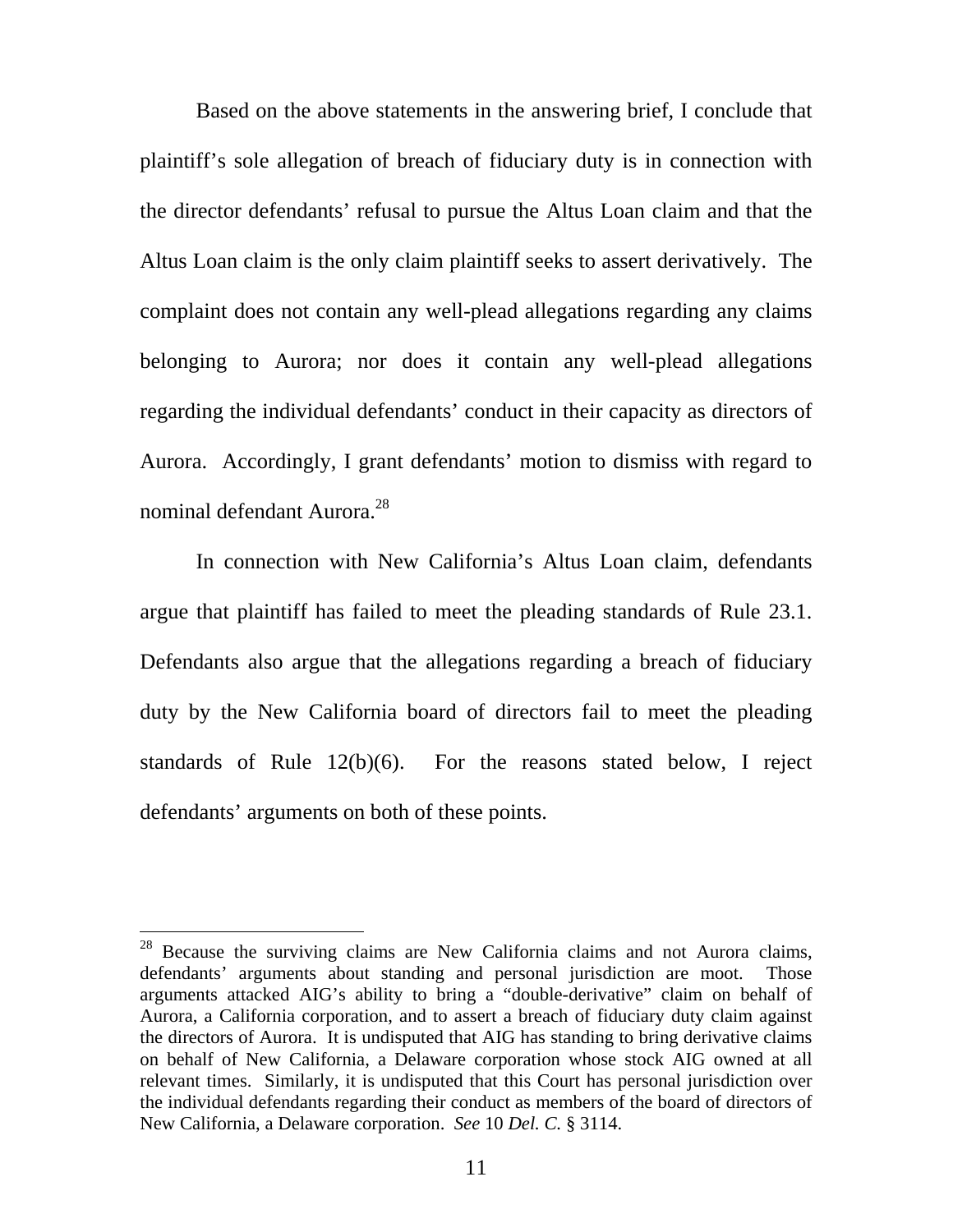### *A. Demand is Excused*

It is a fundamental precept of Delaware corporate law that "directors manage the business and affairs of corporations."<sup>29</sup> A company's decision whether to initiate or refrain from initiating a legal action is typically reserved for the board of directors' discretion.<sup>30</sup> Rule 23.1 permits stockholders to enforce unasserted rights of the corporation without the board's approval where they can show "either that the board wrongfully refused the plaintiff's pre-suit demand to initiate the suit or, if no demand was made, that such demand would be a futile gesture and is therefore excused."<sup>31</sup> AIG has never presented the New California Board with a demand; instead, it contends that demand would be futile.<sup>32</sup> AIG bears the burden of establishing that demand is excused.

*Aronson v. Lewis*<sup>[33](#page-11-4)</sup> sets out the standard for determining whether demand is excused. AIG argues that demand is excused under the first prong of *Aronson*. Under the first prong, demand is excused if the complaint states particularized facts raising a reasonable doubt that the board was

<span id="page-11-0"></span><sup>29</sup> *Aronson v. Lewis*, 473 A.2d 805, 812 (Del. 1984).

<span id="page-11-1"></span><sup>30</sup> *White v. Panic*, 783 A.2d 543, 550 (Del. 2001) ("In most situations, the board of directors has sole authority to initiate or refrain from initiating legal actions asserting rights held by the corporation.")

<span id="page-11-2"></span><sup>31</sup> *Id.*

<span id="page-11-3"></span> $32$  Compl. ¶ 97.

<span id="page-11-4"></span><sup>33 473</sup> A.2d 805 (Del. 1984).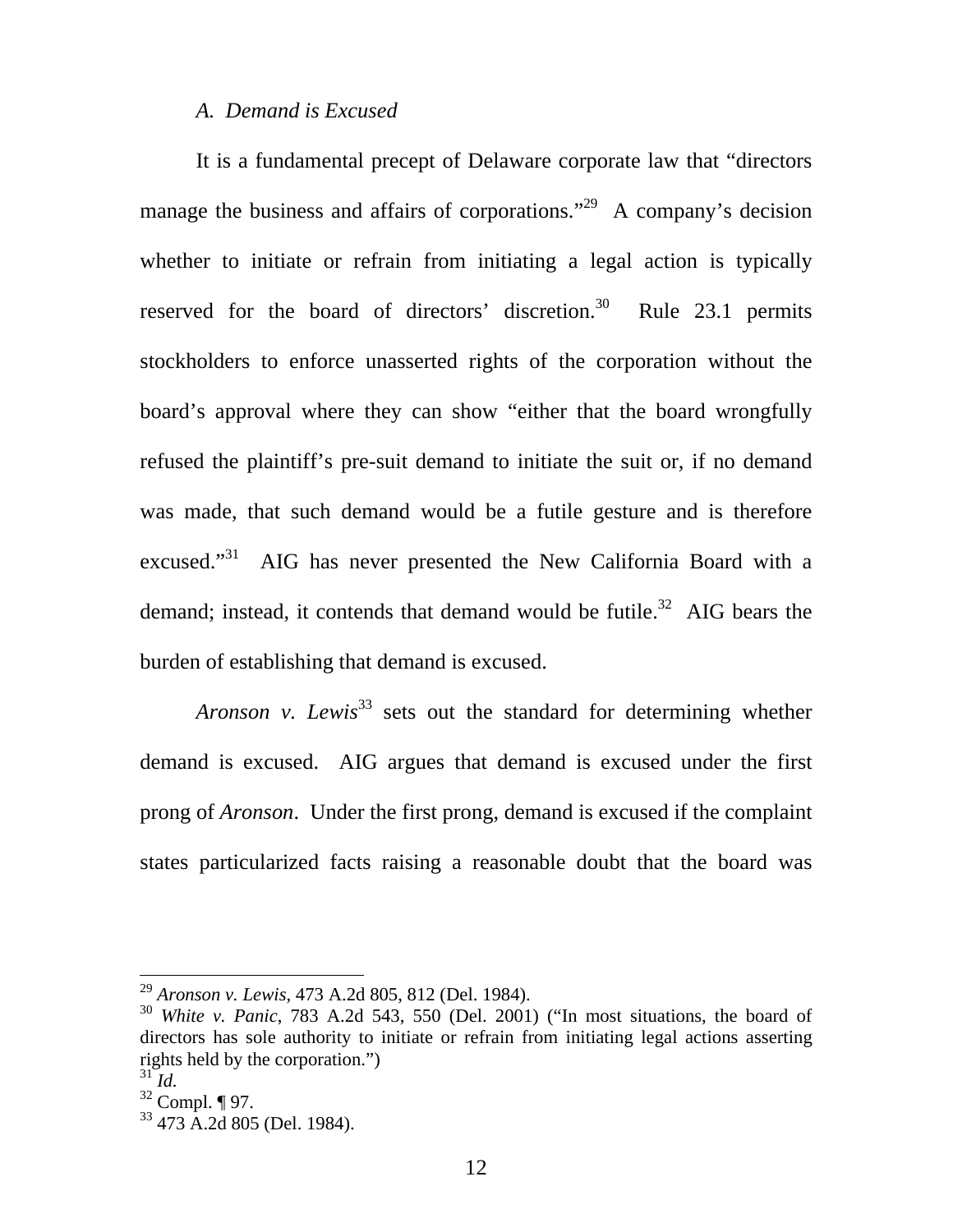either interested in the outcome of the transaction or lacked independence to consider the transaction objectively.<sup>[34](#page-12-0)</sup>

This Court applies a subjective "actual person" standard to allegations of director non-independence and takes into account the particular circumstances of each director in order to determine whether each particular director in question is alleged to have suffered from a lack of independence. $35$  The complaint alleges the director defendants lacked independence because of their close ties to Francois Pinault, an allegedly interested party. It follows that, in order to overcome the motion to dismiss, plaintiff must *also* allege with particularity that Francois Pinault was an interested party. I conclude that, based on the particular facts alleged, plaintiff has met the pleading standard under Rule 23.1.

# 1. Plaintiff Alleges That the Individual Defendants Were Beholden to Francois Pinault

a. Patricia Barbizet

The complaint alleges that Francois Pinault appointed Patricia Barbizet to be a board member of several of the companies he controls, including Gucci, Yves Saint Laurent and Chateau Letour.<sup>36</sup> The complaint also alleges that Francois Pinault used his influence to have Barbizet

<span id="page-12-0"></span><sup>34</sup> *Id.* at 814.

<span id="page-12-1"></span><sup>35</sup> *McMullin v. Beran*, 765 A.2d 910, 923 (2000).

<span id="page-12-2"></span><sup>36</sup> *Id.*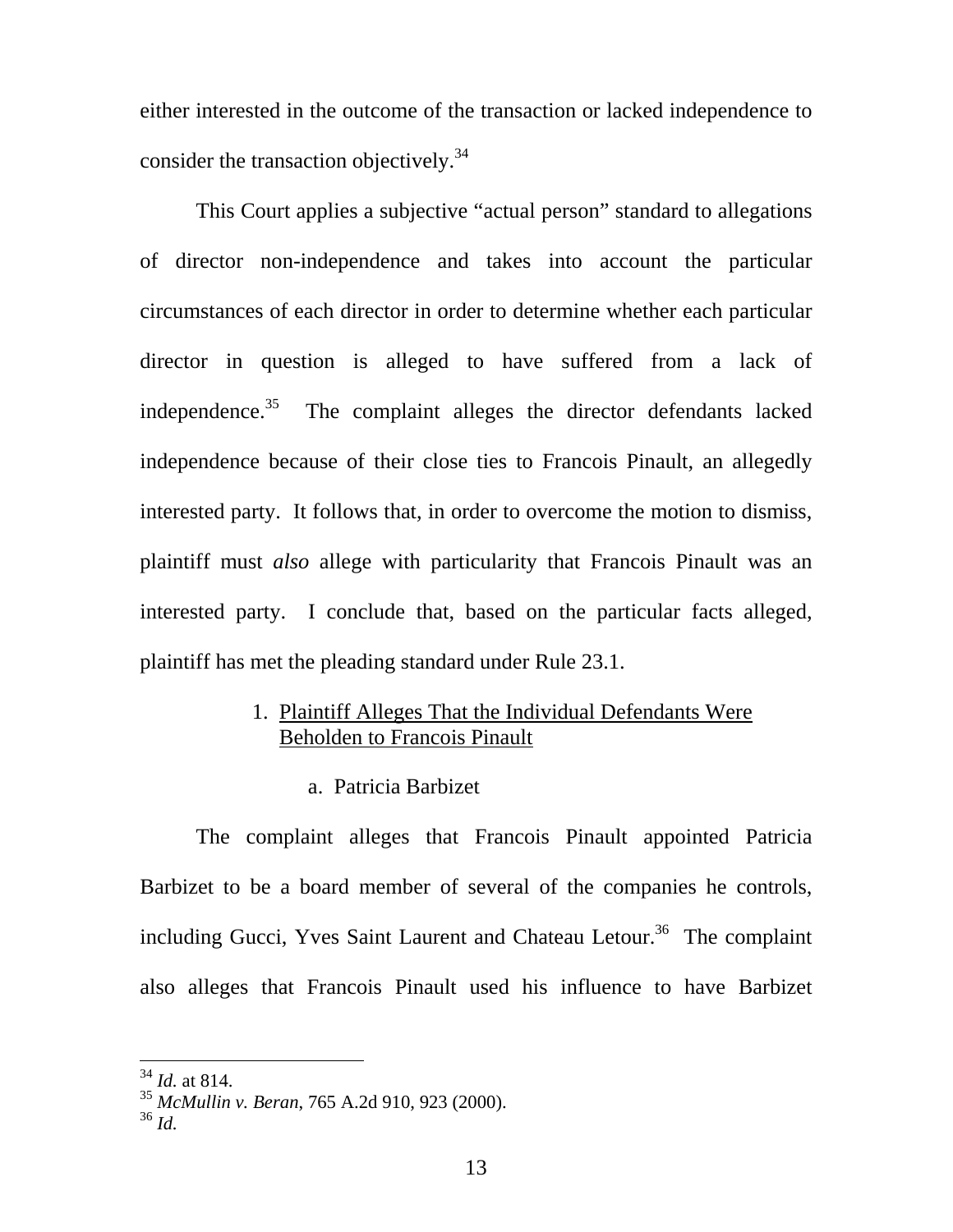appointed to the board of Credit Lyonnais.<sup>37</sup> Artemis, a company allegedly controlled by Francois Pinault, is alleged to have appointed Barbizet to the New California board of directors. Barbizet is also alleged to be a "director general" of Artemis.[38](#page-13-1) These well-pled facts support the inference that Barbizet owes her positions of employment at several Pinault companies to her allegiance to Francois Pinault.

According to the complaint, Barbizet was personally involved in Artemis' cover-up of the Credit Lyonnais scheme. It is alleged she knowingly made false and misleading statements to the California Department of Insurance in order to facilitate MAAF's purchase of ELIC's insurance business[.39](#page-13-2) Lastly, the complaint alleges that Barbizet, together with the two other director defendants, declined to settle the California Fraud Action when doing so would have cost New California and Aurora nothing. It is hard to imagine why a non-conflicted director would decline an offer to settle litigation at no cost to the companies. The director defendants then refused a second settlement offer that would have cost the companies \$10 million. Plaintiff alleges that the director defendants rejected

<span id="page-13-0"></span><sup>37</sup> *Id.*

<span id="page-13-1"></span> $38$  Compl. ¶ 32.

<span id="page-13-2"></span><sup>&</sup>lt;sup>39</sup> The complaint alleges that Barbizet avoided criminal indictment for her role in the conspiracy by paying a fine of \$1 million and entering into an agreement prohibiting her from entering the United States during a three-year period.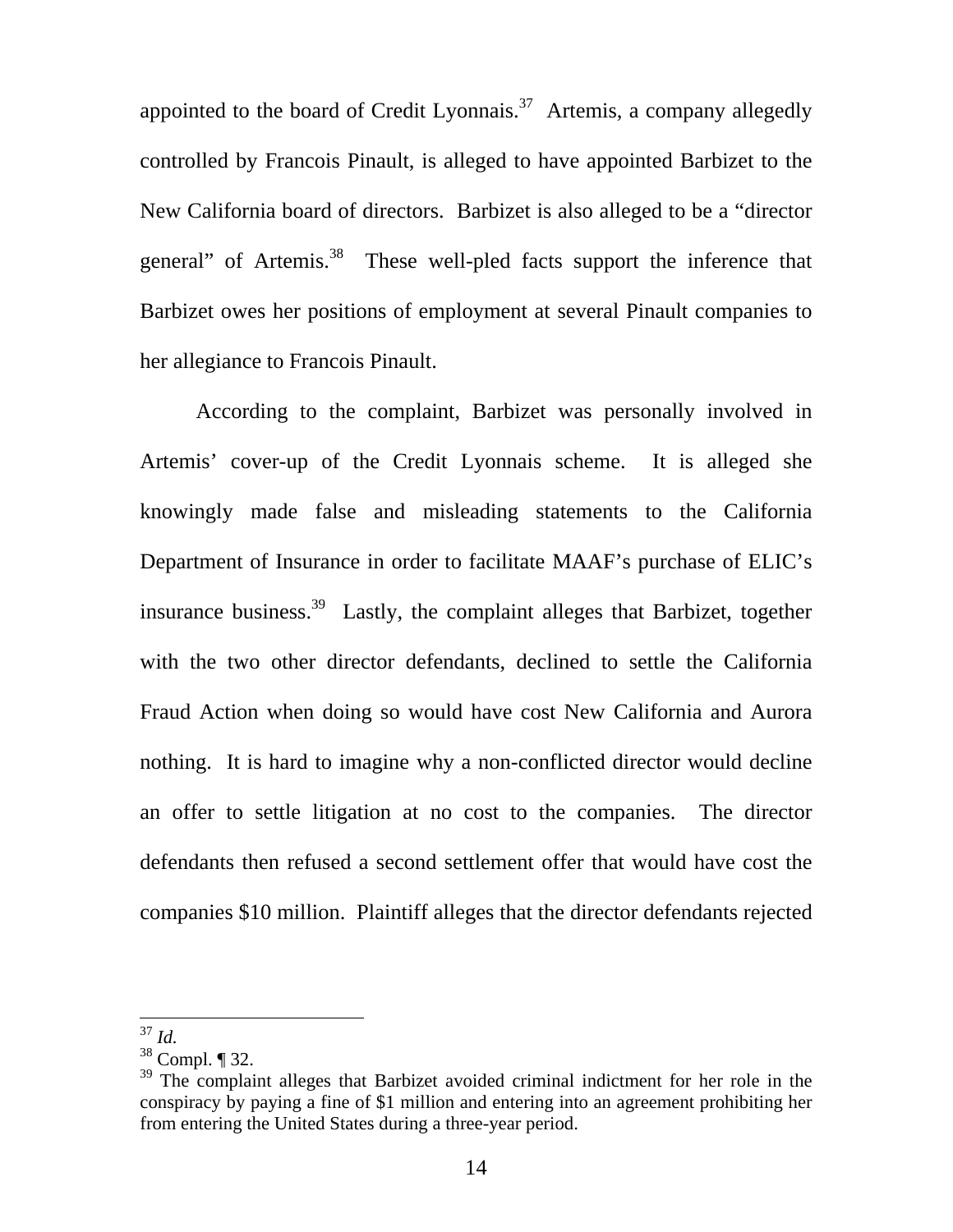these settlement offers because of their allegiance to Francois Pinault and his interests.

Based on all of these facts, it is reasonable to infer that Barbizet lacked independence from Francois Pinault. Accordingly, I conclude that plaintiff has adequately pled lack of independence with respect to Barbizet.

# b. Gilles Erulin

The complaint alleges that director Gilles Erulin was hired by Francois Pinault in 1993 and currently reports directly to Francois Pinault. Erulin allegedly owes his positions on the New California and Aurora boards of directors to Francois Pinault. The complaint also alleges that Erulin was personally responsible for overseeing the activities that led Artemis to become a defendant in the California Fraud Action. Finally, as mentioned above, Erulin allegedly declined an offer to settle the California Fraud Action on behalf of New California and Aurora, when to do so would have cost the companies nothing.

Granting every inference in favor of plaintiff, I conclude that the complaint has pled with sufficient particularity that Erulin is beholden to Francois Pinault.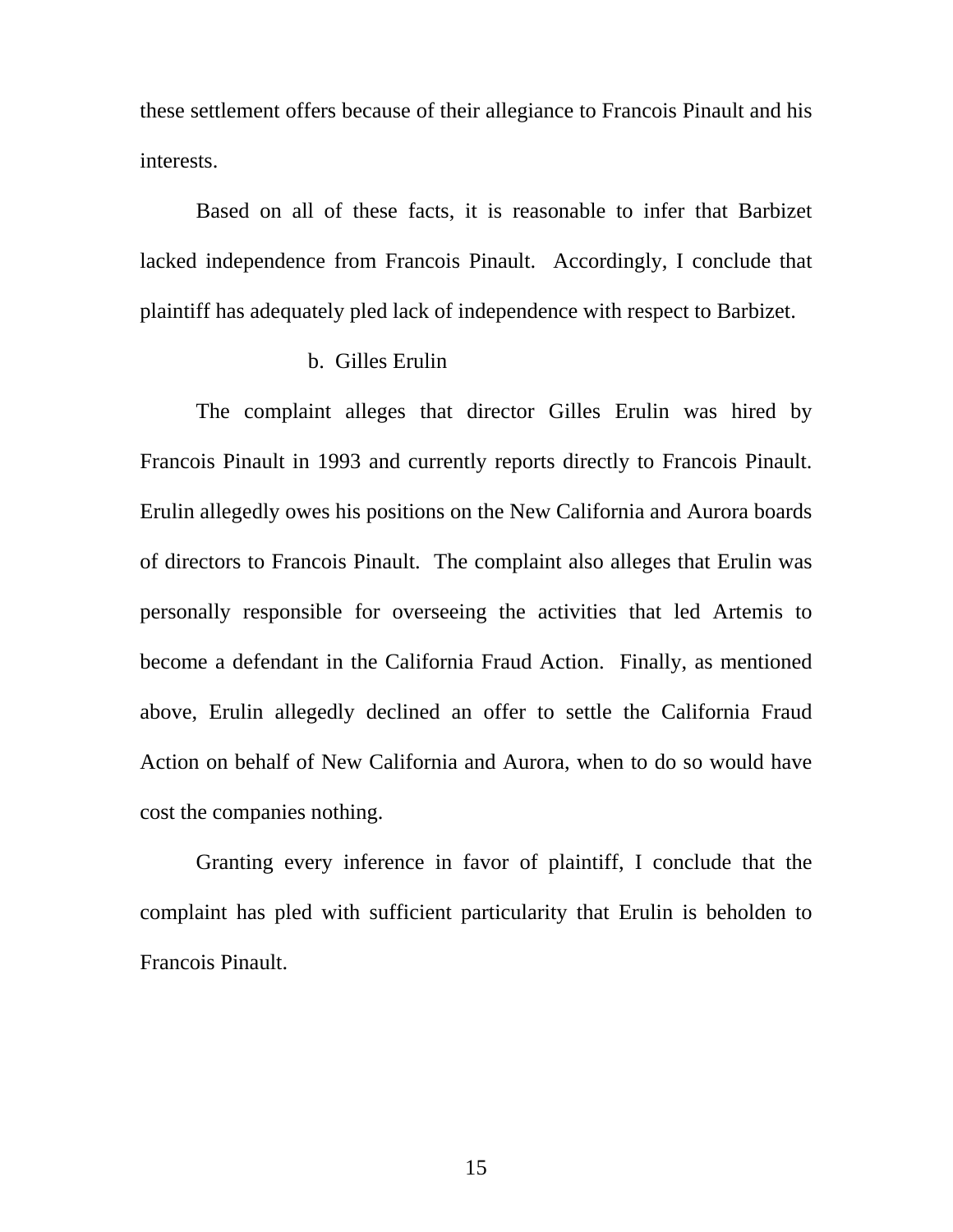#### c. John J. Ryan

Francois Pinault appointed John J. Ryan to the board of directors of several of his companies.<sup>40</sup> Ryan was appointed to the board of directors of New California and Aurora by Artemis, a company controlled by Francois Pinault. Ryan has also had extensive business dealings with Francois Pinault, both personally and through his company, JJ Ryan & Sons. According to the complaint, between the years 1998 and 2002, Ryan provided Francois Pinault with tax planning services and real estate advice in return for an annual fee of approximately \$480,000.

The fact that Ryan and Francois Pinault had a business relationship, standing alone, is insufficient to raise a reasonable doubt about Ryan's independence.<sup>41</sup> Plaintiff, however, has pled sufficient facts to show that Ryan's relationship with Francois Pinault was of a bias-producing nature, i.e., the relationship was one that gave the interested party leverage over the director.<sup>42</sup> Like Barbizet and Erulin, Ryan's allegiance to Francois Pinault continues to bring him material benefits, and this is sufficient, at the pleading stage, to attack his independence. In addition, I note that Ryan also declined the offer to settle the California Fraud Action when doing so would have cost New California and Aurora nothing.

<span id="page-15-0"></span> $40$  Compl.  $\P$  34.

<span id="page-15-2"></span><span id="page-15-1"></span><sup>41</sup> *In re General Motors (Hughes) S'holder Litig.*, 2005 WL 1089021, at \*8 (Del. Ch. May 4, 2005).  $^{42}$  *Id.*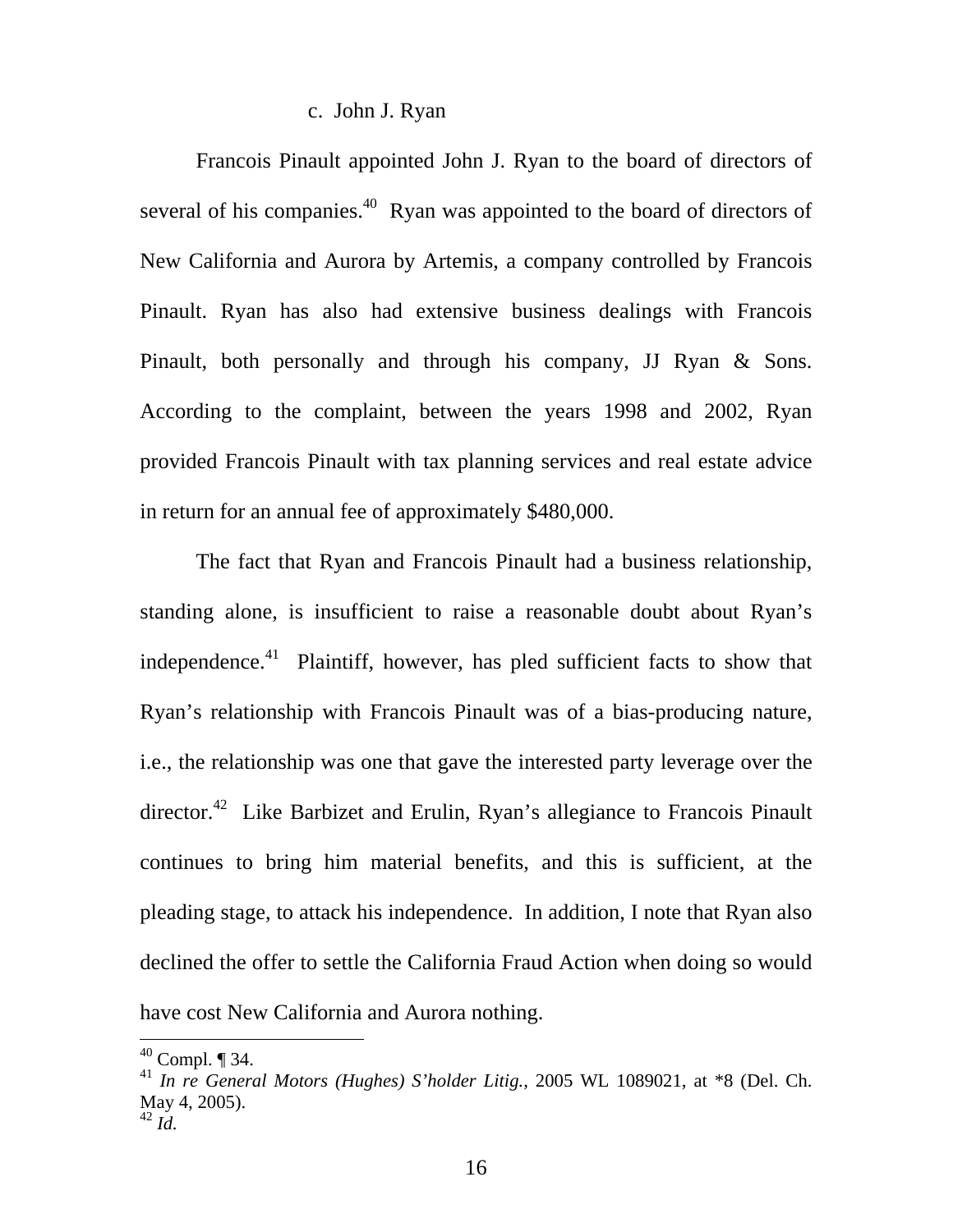# 2. Francois Pinault is Adequately Alleged to Have Had Interests Adverse to New California

I have found that the complaint contains particularized allegations that the directors were beholden to Francois Pinault and his interests. The complaint must also allege facts showing that Francois Pinault—who owned a 67% interest in New California—somehow had interests in conflict with those of New California. This pleading is required because "showing a director lacks independence because of a subservient relationship to an interested person depends in the first instance on showing that the supposedly dominating person actually is interested in the transaction in question."<sup>43</sup>

Plaintiff alleges that Francois Pinault's company, Artemis, was a party to the conspiracy to defraud the Commissioner between Credit Lyonnais and MAAF. The jury in the California Fraud Action specifically found that Artemis made material false statements and concealed material facts to obtain Department of Insurance approval to acquire the insurance business.<sup>44</sup> Plaintiff also alleges that Artemis "directed and knowingly allowed" false representations to be made to AIG when it purchased its interest in New

<span id="page-16-0"></span><sup>43</sup> *Continuing Creditors' Comm. Of Star Telecomm. Inc. v. Edgecomb*, 385 F. Supp. 2d 449, 462 (D. Del. 2004).  $44$  Compl.  $\P$  2.

<span id="page-16-1"></span>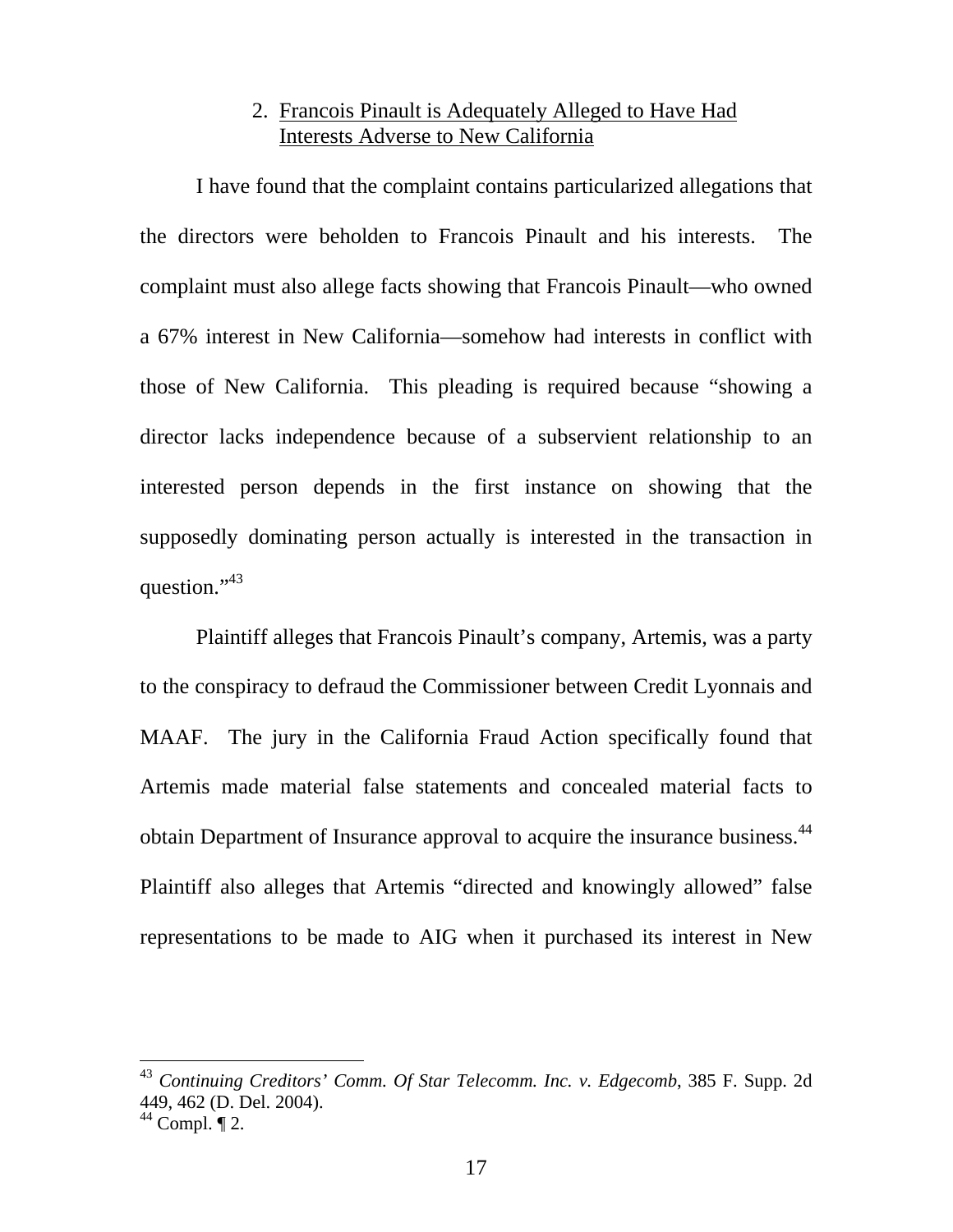California. These facts are sufficient for the Court to infer that Artemis was a party to the conspiracy.

The complaint offers several facts showing that there were close ties (independent of the conspiracy to defraud the Commissioner) between Credit Lyonnais, Francois Pinault and Artemis. Francois Pinault had been a director of Credit Lyonnais and appointed Barbizet to be a director of Credit Lyonnais. Francois Pinault and Credit Lyonnais had once owned Artemis jointly.<sup>45</sup> Lastly, Credit Lyonnais owned a substantial stake in Fin. Pinault when Fin. Pinault purchased Artemis from Credit Lyonnais.

The complaint also alleges that Artemis, a company controlled by Francois Pinault, would be a potential defendant in a lawsuit asserting the Altus Loan claim against Credit Lyonnais. Plaintiff does not identify a specific legal theory under which Artemis could be a defendant in such a case. Plaintiff does allege, however, that the Altus Loan was part of the conspiracy to defraud the Commissioner, and that Artemis played an active role in this conspiracy. Based on these allegations, I conclude that plaintiff could prove that Artemis feared it might be liable if the Altus Loan claim was brought against Credit Lyonnais.

For all of the above reasons, I find that the complaint sufficiently alleges that Francois Pinault was interested in preventing New California

<span id="page-17-0"></span><sup>45</sup> *Id*. ¶ 55.